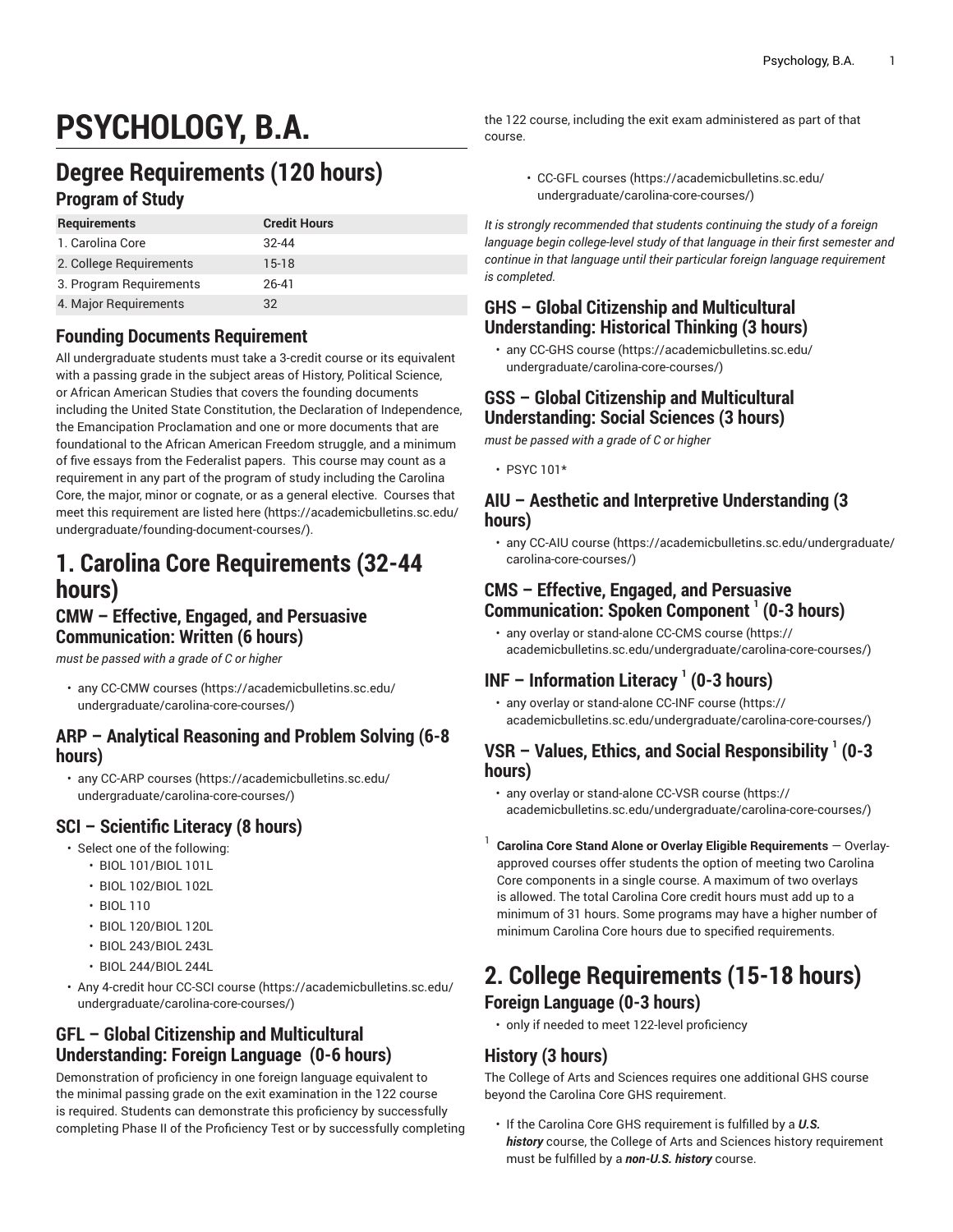• If the Carolina Core GHS requirement is fulfilled by a *non-U.S. history* course, the College of Arts and Sciences history requirement must be fulfilled by a *U.S. history* course.

Please select the College of Arts and Sciences history requirement from the approved list of U.S. and [non-U.S.](https://academicbulletins.sc.edu/undergraduate/arts-sciences/history-requirement/) history courses ([https://](https://academicbulletins.sc.edu/undergraduate/arts-sciences/history-requirement/) [academicbulletins.sc.edu/undergraduate/arts-sciences/history](https://academicbulletins.sc.edu/undergraduate/arts-sciences/history-requirement/)[requirement/\)](https://academicbulletins.sc.edu/undergraduate/arts-sciences/history-requirement/).

### **Social Science and Fine Arts or Humanities (12 hours)**

#### • **Social Science (3 hours)**

- The College of Arts and Science requires one 3- hour [Social](https://academicbulletins.sc.edu/undergraduate/arts-sciences/courses-acceptable-social-science/) [Science Course \(https://academicbulletins.sc.edu/](https://academicbulletins.sc.edu/undergraduate/arts-sciences/courses-acceptable-social-science/) [undergraduate/arts-sciences/courses-acceptable-social](https://academicbulletins.sc.edu/undergraduate/arts-sciences/courses-acceptable-social-science/)[science/\)](https://academicbulletins.sc.edu/undergraduate/arts-sciences/courses-acceptable-social-science/)
- **Fine Arts/Humanities (9 Hours)**
	- A Bachelor of Arts from the College of Arts and Sciences requires three 3-hour Fine [Arts/Humanities](https://academicbulletins.sc.edu/undergraduate/arts-sciences/courses-acceptable-fine-arts-humanities/) Courses ([https://](https://academicbulletins.sc.edu/undergraduate/arts-sciences/courses-acceptable-fine-arts-humanities/) [academicbulletins.sc.edu/undergraduate/arts-sciences/courses](https://academicbulletins.sc.edu/undergraduate/arts-sciences/courses-acceptable-fine-arts-humanities/)[acceptable-fine-arts-humanities/\)](https://academicbulletins.sc.edu/undergraduate/arts-sciences/courses-acceptable-fine-arts-humanities/)

# **3. Program Requirements (26-41 hours)**

## **Cognate or Minor (12-18 hours)**

Students must complete a cognate (12 hours) or a minor as part of this program. In lieu of a cognate or minor, an additional major may be added to a student's program of study. **Additional majors must include all major courses as well as any prescribed courses noted (\*) in the bulletin.** Prescribed courses noted in the bulletin may be shared with Carolina Core, College requirements, and Program requirements in the primary program.

#### **Cognate (12 hours)**

The cognate must consist of twelve (12) hours of courses at the advanced level, outside of but related to the major. The cognate may be taken in one or more departments or programs.

Courses offered by departments and programs that are acceptable for cognate credit are outlined in the section titled [Courses Acceptable for](https://academicbulletins.sc.edu/undergraduate/arts-sciences/courses-acceptable-cognate/) Cognate Credit in Degree [Programs](https://academicbulletins.sc.edu/undergraduate/arts-sciences/courses-acceptable-cognate/) in the College of Arts and Sciences ([https://academicbulletins.sc.edu/undergraduate/arts-sciences/courses](https://academicbulletins.sc.edu/undergraduate/arts-sciences/courses-acceptable-cognate/)[acceptable-cognate/](https://academicbulletins.sc.edu/undergraduate/arts-sciences/courses-acceptable-cognate/)). Some major programs have specific cognate requirements. It should be emphasized that the cognate is not a second set of elective courses to be chosen at random by the student. Students are urged to consult their major advisors for specific requirements in their major.

For Bachelor of Arts degrees, all cognate courses must be passed with a grade of C or higher.

#### **Minor (18 hours)**

In place of the cognate a student in the College of Arts and Sciences may choose a minor consisting of at least 18 credit hours of prescribed courses.

The minor is intended to develop a coherent basic preparation in a second area of study. It differs from the cognate inasmuch as the courses must follow a structured sequence.

Courses applied toward general education requirements cannot be counted toward the minor. No course may satisfy both major and minor requirements. **All minor courses must be passed with a grade of C or**

**higher.** At least half of the courses in the minor must be completed in residence at the University.

A list of minor programs of study can be found at [Programs](https://academicbulletins.sc.edu/undergraduate/programs-az/) A-Z [\(https://](https://academicbulletins.sc.edu/undergraduate/programs-az/) [academicbulletins.sc.edu/undergraduate/programs-az/](https://academicbulletins.sc.edu/undergraduate/programs-az/)).

## **Electives (8-29 hours)**

120 (or 128) degree applicable credits are required to complete any degree at UofSC. After the cognate, minor or second major is complete, any additional credits needed to reach 120 (or 128) total credits can be fulfilled by electives. No courses of a remedial, developmental, skillacquiring, or vocational nature may apply as credit toward degrees in the College of Arts and Sciences. The College of Arts and Sciences allows the use of the Pass-Fail option on elective courses. Further clarification on inapplicable courses can be obtained from the College of Arts and Sciences.

# **4. Major Requirements (32 hours)**

*A minimum grade of C is required in all major courses.*

Students planning a major in psychology are advised to take basic science credits in biology and chemistry or physics. This is especially important for those contemplating graduate work.

### **Major Courses (20 hours)**

| Course                       | <b>Title</b>                                 | <b>Credits</b> |
|------------------------------|----------------------------------------------|----------------|
| <b>PSYC120</b>               | Professional Development in Psychology       | 1              |
| <b>PSYC 220</b>              | <b>Psychological Statistics</b>              | 3              |
| <b>PSYC 221</b>              | Research Methods in Psychology               | $\overline{4}$ |
| Select one of the following: |                                              | 3              |
| <b>PSYC 400</b>              | Survey of Learning and Memory                |                |
| <b>PSYC 405</b>              | Cognitive Psychology                         |                |
| <b>PSYC 470</b>              | Introduction to Language Sciences            |                |
| Select one of the following: |                                              | 3              |
| <b>PSYC 420</b>              | Survey of Developmental Psychology           |                |
| <b>PSYC 430</b>              | Survey of Social Psychology                  |                |
| <b>PSYC 465</b>              | <b>Health Psychology</b>                     |                |
| <b>PSYC 480</b>              | Multi-Cultural Psychology                    |                |
| <b>PSYC 487</b>              | <b>Community Psychology</b>                  |                |
| Select one of the following: |                                              | 3              |
| <b>PSYC 410</b>              | <b>Behavioral and Mental Disorders</b>       |                |
| <b>PSYC 440</b>              | <b>Survey of Personality</b>                 |                |
| <b>PSYC 510</b>              | <b>Child Behavioral and Mental Disorders</b> |                |
| Select one of the following: |                                              | 3              |
| <b>PSYC 450</b>              | <b>Sensation and Perception</b>              |                |
| <b>PSYC 455</b>              | Introduction to Neuroscience                 |                |
| <b>PSYC 460</b>              | <b>Brain and Behavior</b>                    |                |
| <b>PSYC 503</b>              | Psychology of Drug Use and Effects           |                |
| <b>PSYC 507</b>              | <b>Cognitive Neuroscience</b>                |                |

**Total Credit Hours 20**

### **Major Electives (12 hours)**

- Select 3 hours from PSYC 300 or above
- Select 6 hours from PSYC 400 or above
- Select 3 hours from PSYC 501 or above